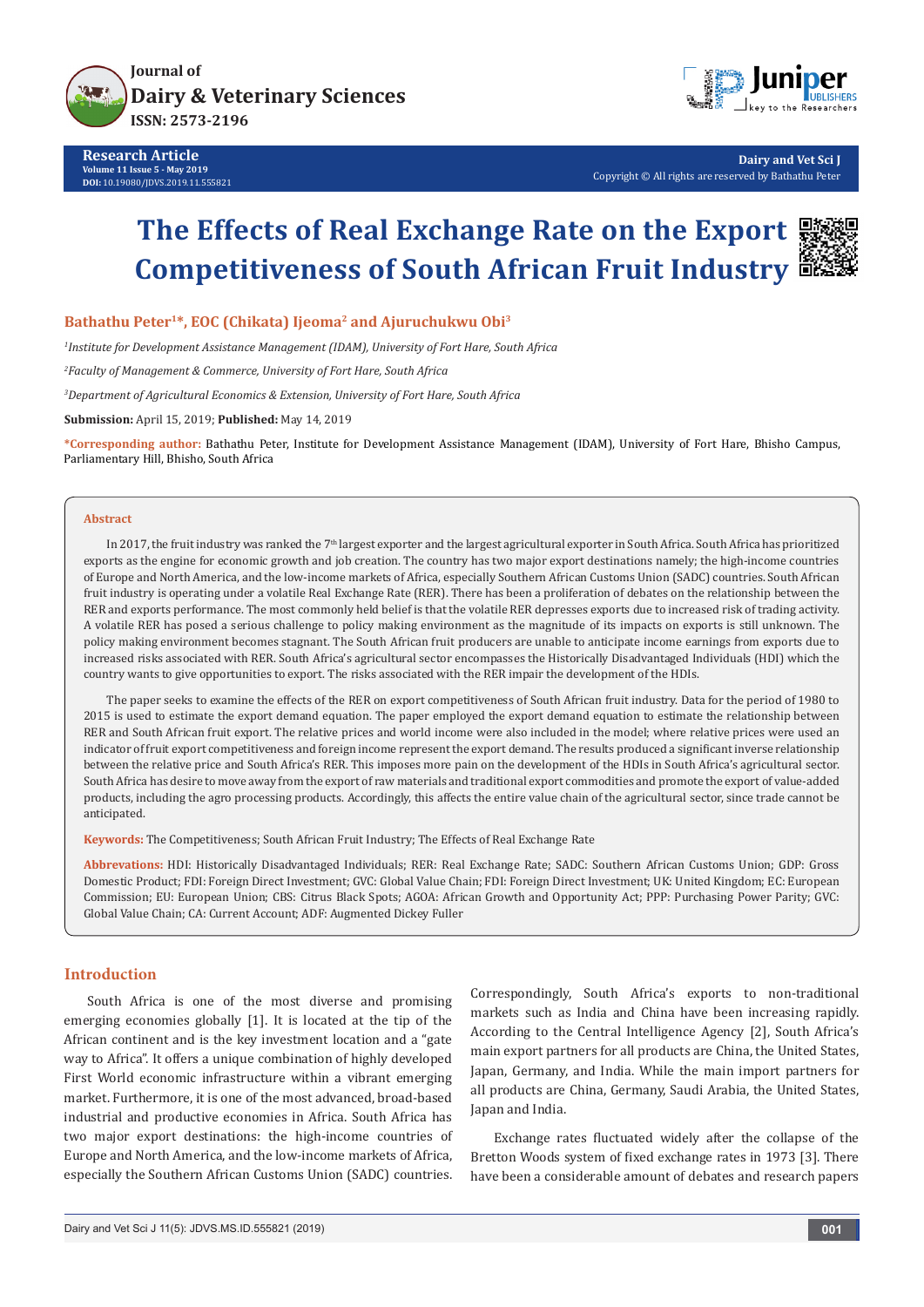that have attempted to establish the relationship between the exchange rate and exports performance, however, the magnitude and the extent of the effects of the exchange rate on trade are still unknown. The most commonly held belief is that exchange rate volatility depresses trade thereby increasing riskiness of trading activity. Most researchers believe that the exchange rate alone does not affect trade but the volatility of the exchange rate affect trade. South Africa is not isolated from the raging debates. Researchers and the policy makers hold divergent opinions and beliefs about the issue; the policy making environment become stagnant. Research is still essential to gain enough insight and to contribute to the debates and the economic policy making environment. Thirlwal & Husain [4] argue that the extent of the South African exchange rate volatility is probably related to the uncompetitive production and export structure of the country. South African fruit exports do not escape the exchange rate effects and the associated uncompetitive production. There is limited literature and research papers that focused on South African fruit industry, although it has been playing a major role on South Africa's agricultural exports for some time.

Risk-adverse exporters are not willing to trade if the exchange rate is unfavourable. Exchange rate does not affect trade alone but also other macroeconomic variables like investment, inflations, employment, interest rates, and the Gross Domestic Product (GDP). Large fluctuations of currency may have adverse effect on longrun export performance and on Foreign Direct Investment (FDI). Principal exporters and foreign investors may be cautious against currency risks, but the cost of caution may be very expensive as the volatility of the currency increases to higher levels. This paper seeks to explore the effect of RER on export competitiveness of South African fruit industry.

## **Competitive Environment of South African Fruit Industry**

Competitiveness is defined as: Firstly; "the ability to face competition and to be successful". Secondly; "the ability to sell products that meet demand requirements and, at the same time, ensure profits over time that enable the firm to prosper" [5]. The World Bank [6] Purchasing Power Parity outlined that trade growth has moved beyond trade policy issues. The aim is on establishing an environment conducive to the emergence of firms that are competitive in both export and domestic markets. Competitiveness is central to stimulating private sector growth and employmentcreation [6]. This is important to eliminate poverty and increase the incomes of the poor. Better integration into global trade and investment helps firms to be competitive. Trade competitiveness is not only about exports and export performance, but the result of strong interdependence between imports and exports, as well as international flows of capital, investment and know-how [7]. Developing countries can benefit from trade and investment and from a range of ideas that come from developed countries. The emergence and endurance of Global Value Chain (GVC) is critical for the developing countries [8]. The flow of knowledge from

developed to developing countries often takes place in the context of vertical trade and value chains. Taking advantage of the GVC structure is a key determinant of industrial development in the 21<sup>st</sup> century. Developing countries can industrialize by joining GVCs instead of building their own value chain from scratch.

South African fruit is grown in the Eastern and Northern Transvaal, Natal, and the Eastern and the Western Cape. Page & Stevens [9] identified the countries under the European Commission (EC) as South Africa's major markets for fruits. In 2015, the major export destinations for South African fruit were the Netherlands, the United Kingdom (UK), Germany, France, Italy, and other countries in the European Union (EU). South Africa's fruit exports to the world were ranked number 11 in 2015. South Africa is a major external supplier to the EU market, competition from Chile became increasingly important. South African fruit industry is the main role player in the Southern Hemisphere, with about 60% of its production being exported. South African fruit industry is supported by 213 export companies [10]. South Africa's ability to successfully penetrate the EU market, suggests that import controls may not have been a major constraint. The growth in value of fruit exports however dropped to 4%, from 7% in 2014. For citrus and grapefruits growth rates dropped to 2% in 2015, from 10% and 12% in 2014, respectively. While, growth rates for apples increased from -14% in 2014 to 2% in 2015.

Under the Lome' IV agreement, it was negotiated that there should be a progressive abolition of customs duties on other citrus fruits that South Africa export. South African citrus fruits experiences Citrus Black Spots (CBS) in some markets like the EU and the U.S. South Africa's neighbours consider that its size and its access to ports and ownership of shipping companies give it a strong inherent advantage. This is supplemented by recognition of its brand name in the European market. They, on the other hand, have the advantage of earlier ripeness as well as their current preference margin. However, preferences that are beyond that normally available to a developing country would give South Africa an advantage over potential competitors in Latin America. In turn, it could forfeit North American markets from any special arrangements by the U.S. with Chile or with other Latin American producers. Chile has emerged as an important competitor recently. Although it satisfies the US market first, its improved quality and output has increased its sales in Europe.

The South African fruit industry is vital to the South African economy. In 2013, the industry contribution to the total agricultural production was about 20% (4 million tons). Olivier, Fourie and Evans, regarded the South African citrus industry as the one billion U.S. dollar industry. The country exports about 42% of its fresh fruit production accounting for about 75% of all farm income for fruits. In the Southern Hemisphere, competing industries are ranked in terms of average growth in export volumes. However, the market requirements are constantly changing, and competition is fierce due to the oversupply of fruits in major markets.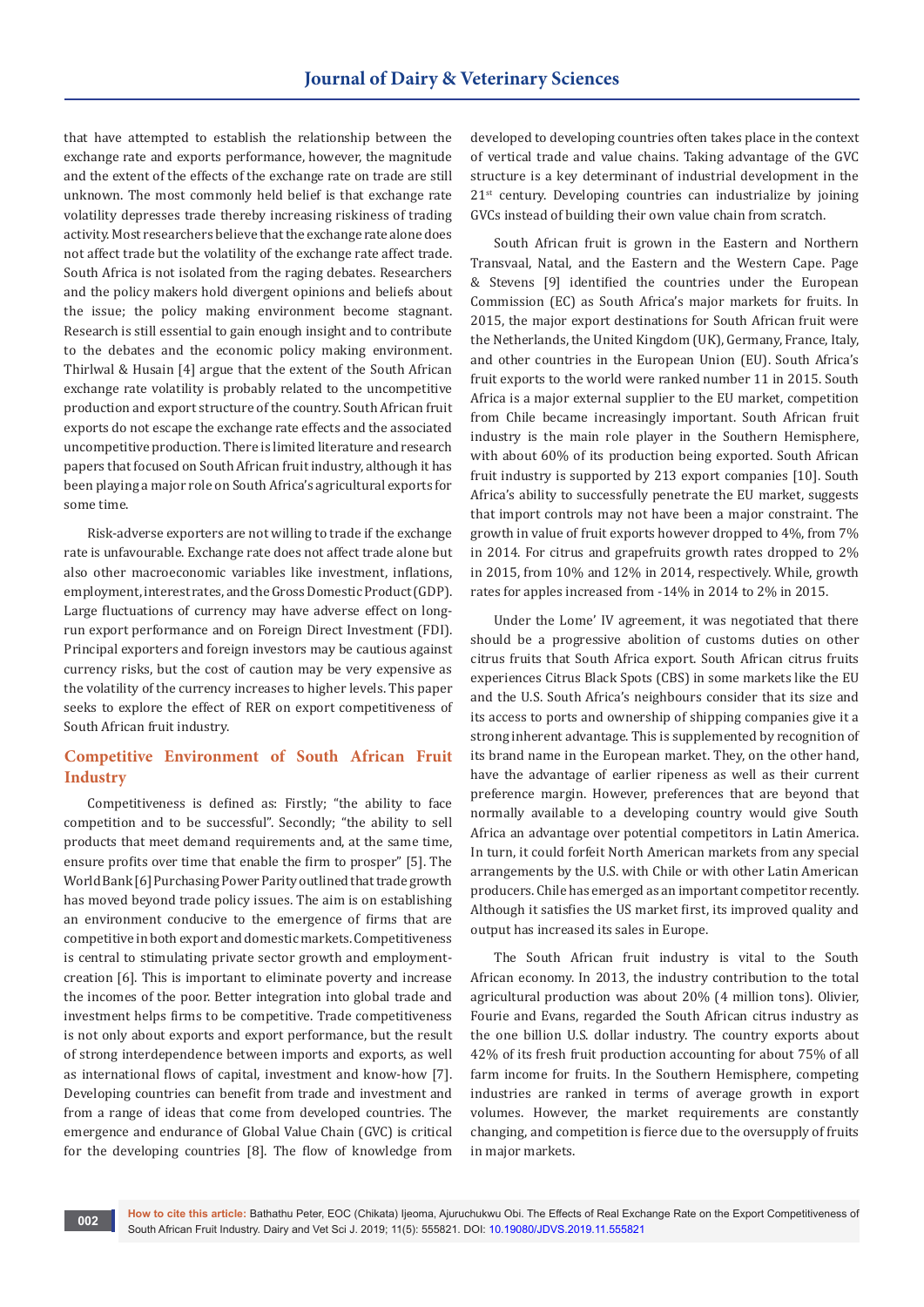## **South African fruit exports: 2001 to 2018**

In 2018, South Africa's fruit exports recorded US\$3 672 representing 8.4%-point increase from US\$3 388 reported in the previous year, 2017. It is worth noting that South Africa's fruit exports have been increasing substantially in the past three years. The industry has been operating under challenging trade conditions like the volatile currency and the strict trade restrictions such as sanitary and phytosanitary (SPS) measures to its major trade partners (Figure 1). In 2018, South Africa major trading partners for fruit exports were; Netherlands (20%), United Kingdom (15%), Hong Kong China (8%), United Arab Emirates

(6%), and the Russian Federation (5%). Netherlands has been South Africa's leading trade partner since 2008 and continued to be a leading role player in the market. Before 2008, the United Kingdom (UK) was the main trading partner for South Africa before overhauled by Netherlands. Table 1 presents a list of South Africa's main importing markets for fruit in 2017. In 2017, South Africa exported US\$3 388 million worth of fruit to the world, of which US\$677 million worth of fruit was destined to Netherlands, and US\$497 million was exported to the United Kingdom. South Africa continues to maintain a positive trade balance for fruit exports with both; The World and its leading trade partners for fruit.



**Figure 1:** South African fruit exports to the world, US\$ Million.

**Table 1:** List of Importing Markets for fruit exported by South Africa.

|                  | <b>Trade Indicators</b>              |                                  |                             |                                |  |
|------------------|--------------------------------------|----------------------------------|-----------------------------|--------------------------------|--|
| <b>Importers</b> | Value exported in 2017<br>(US\$ 000) | Trade balance 2017<br>(US\$ 000) | Growth: 2013-2017 (%, p.a.) | Average tariff faced by SA (%) |  |
| World            | 3 3 8 9 9 6 7                        | 3 2 3 3 0 0 8                    | 5                           |                                |  |
| Netherlands      | 677 106                              | 676 651                          | 2                           | 2                              |  |
| UK               | 497308                               | 496 935                          | $\overline{4}$              | 2                              |  |
| HK, China        | 282 283                              | 282 243                          | 15                          | $\mathbf{0}$                   |  |
| <b>UAE</b>       | 190 205                              | 189 083                          | $\overline{4}$              | 1.4                            |  |
| Russian Fed.     | 164 666                              | 164 503                          | $-1$                        | 3.3                            |  |
| USA              | 117 185                              | 100 376                          | 8                           | $\mathbf{0}$                   |  |
| Saudi Arabia     | 109 491                              | 108 298                          | 8                           | 1.4                            |  |
| China            | 105 395                              | 102 492                          | 27                          | 14.6                           |  |
| Malaysia         | 98 409                               | 98 030                           | $\overline{2}$              | 5.9                            |  |
| Viet Nam         | 96864                                | 84885                            | 40                          | 17.4                           |  |
| Other            | 1 0 5 0 0 5 5                        | 929 512                          | $-104$                      | $-4$                           |  |

Source: Trade Map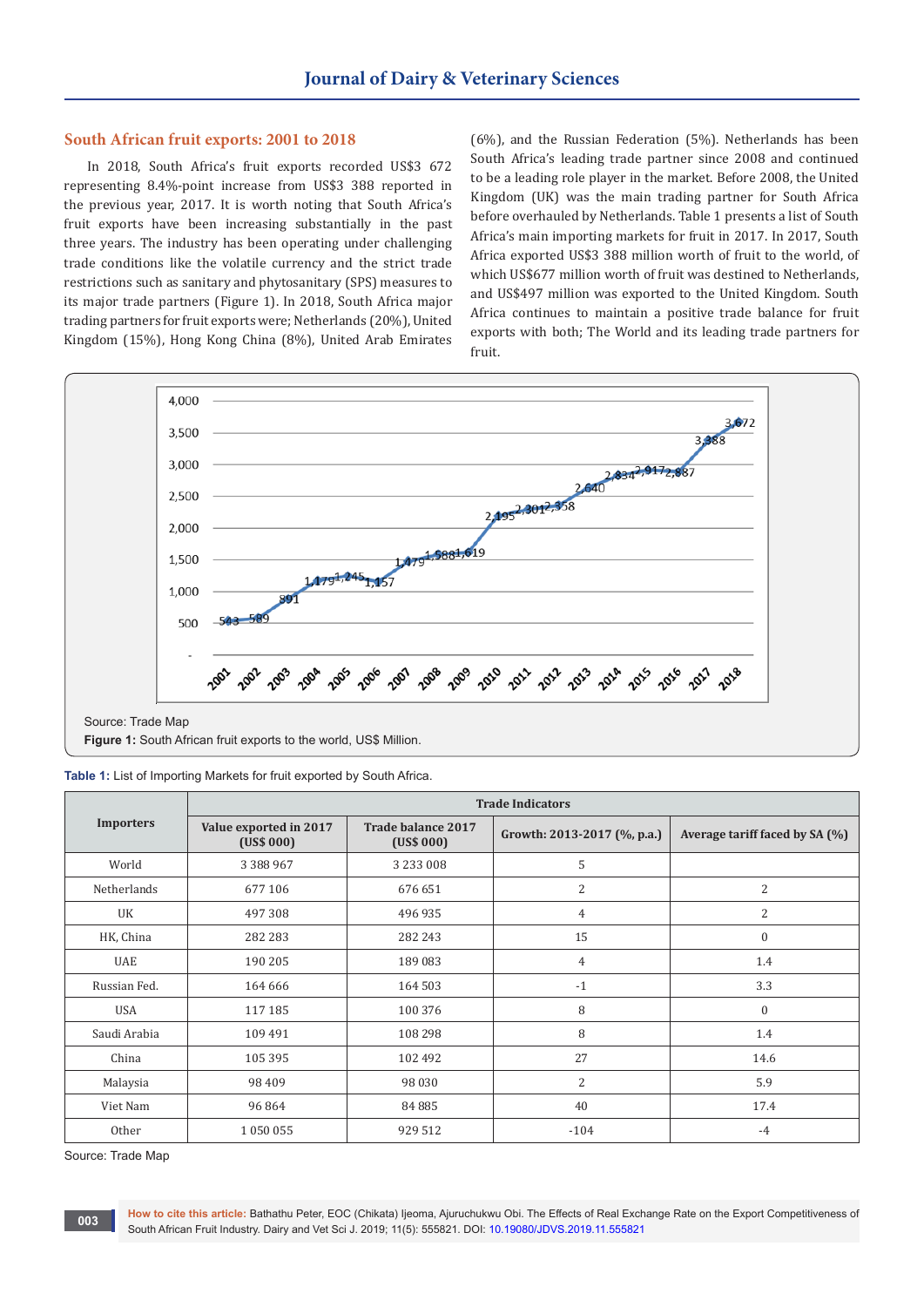Export growth figures between 2013 and 2017, displays evidence of an increasing growth in China and the Viet Nam. While South Africa is exporting more fruits to Netherlands and the United Kingdom, the market is growing significantly in the partners. South Africa is part of the Brazil, Russia, India, and China (BRIC) countries and is also enjoying benefits of exporting its products duty free under the African Growth and Opportunity Act (AGOA) of the United States of America (the U.S.A.). As a result, South Africa is facing zero per-cent tariff rate in Hong Kong China and the in the United States.

## **The theory of Purchasing Power Parity (PPP)**

The theory of Purchasing Power Parity (PPP) was used in the 1920's mainly to evaluate the correct value of currency to gold [11]. It is sometimes called the 'inflation theory of exchange rates' [12]. It has been argued that there would be no meaningful way to discuss over or under valuation of the exchange rate without the PPP theory [12]. The value of a country's currency is measured with what it can purchase. This theory states that, "the equilibrium exchange rate enables people to buy the same amount of goods and services in any country for a given amount of money" [13]. Therefore, once exchange rates are considered, the average price of goods and services across countries should be equal. Taking two countries South Africa and the U.S., Equation 2.5 shows the exchange rate as:

$$
E_{R/S} = P_R / P_s \quad \text{---}(1)
$$

where; R/\$ is the rand price of the U.S. dollar, PR is the average price of goods and services in South Africa, and P\$ is the average price of goods and services in the U.S. Equation 2.5 represents the absolute PPP [14]. Equation 2.5 can be measured, as exchange rates, in a way that relative price of inflation determine the currency appreciation or depreciation across countries [13]. The PPP theory considers the acceleration of transactions between countries. Therefore, exchange rates should be correctly specified in relations to prices of different countries [15]. This theory assumes that:

- a. There is only one good or that goods are similar
- b. There are no barriers to trade, taxes, tariffs or transaction costs; and

c. There is internal price flexibility. The theory holds that in the long run, exchange rates will adjust to equalise the relative purchasing power of currencies [16].

This relates to the law of one price. The law of one price aligns the price of goods and services across countries [17]. The PPP relies on the Law of one price which holds that in a competitive market, identical goods will sell for identical prices when valued in the same currency [18]. As seen in Equation 2.5 the price of South African goods should be equal to the price of another country's goods multiplied by the exchange rate. If the exchange rate is too high or too low the prices of a good will adjust if exchange rates

are flexible. But if exchange rates are fixed only internal price will adjust as there would be an excess demand in one country and deficit in another. This theory deliberates on the relationship between exchange rates and relative price movements between countries. Because the exchange rate is endogenous in the PPP theory, there is a need to explain why exchange rate will change if is not in equilibrium.

## **Relevant Empirical Literature**

The volatile RER is assumed to hinder trade and to affects the Current Account (CA) balance of any country. Volatile exchange rate creates uncertainty about the profits on trade. Exchange rate risk for all countries is generally not hedged because forward markets are not accessible to all traders. Some scholars argue that exchange rate could have positive effect on trade. The dominance of income effect over substitution effect could lead to a positive relationship between exchange rate and trade. Todani & Munyama [19] proved that there is no statistical relationship between South African export flows and exchange rate volatility. But when the significant relationships exist, it is positive. While, Takaendesa, Tsheole & Aziakpono [20], and Edwards and Lawrence provided evidence that exchange rate volatility has a negative effect on South African exports to the U.S. On the other hand, Abeysinghe & Yeok [21] provided evidence that depreciation stimulate exports and restrain imports. Appreciation is detrimental to exports and encourages imports while affecting the competitiveness. Mtonga [22] examined the effect of exchange rate variations trade competitiveness of South African exports. The results confirmed a significant damage on trade competitiveness.

Schaling [23] confirmed that RER depreciation is detrimental to exports. Basically, RER depreciation deteriorates exporter's profits. Schaling [23] argues that South Africa's monetary authorities should be interested in targeting competitiveness via the RER which is also correct technique to narrow the present inflation targeting band. Raddats, Schaling & Kabundi, Matlasedi, Ilorah, & Zhanje, and Rowbothan, Saville, & Mbululu [24-26], confirmed that exchange rate has a positive effect on South African exports. While, Sekantsi [27], Muzenda, Chamunorw & Choga, Chiloane, and Khosa confirmed a negative effect. RER exchange rate has negative effect on South Africa's trade balance. Edwards & Garlick believe that exchange rate enhances export competitiveness, encourages export diversification, protects domestic industries from imports, and ultimately improves the CA trade balance for South Africa.

Edwards & Garlick reviewed the theoretical and empirical relationships between the exchange rate and trade flows in South Africa. They concluded that trade flows are sensitive to exchange rate. The nominal depreciation has the limited long-run impact on trade volumes and the trade balance. The RER volatility can have a detrimental effect on South Africa's export competitiveness. Bella, Lewis, & Martin [28] account that assessing a country's competitiveness should customarily start with the analysis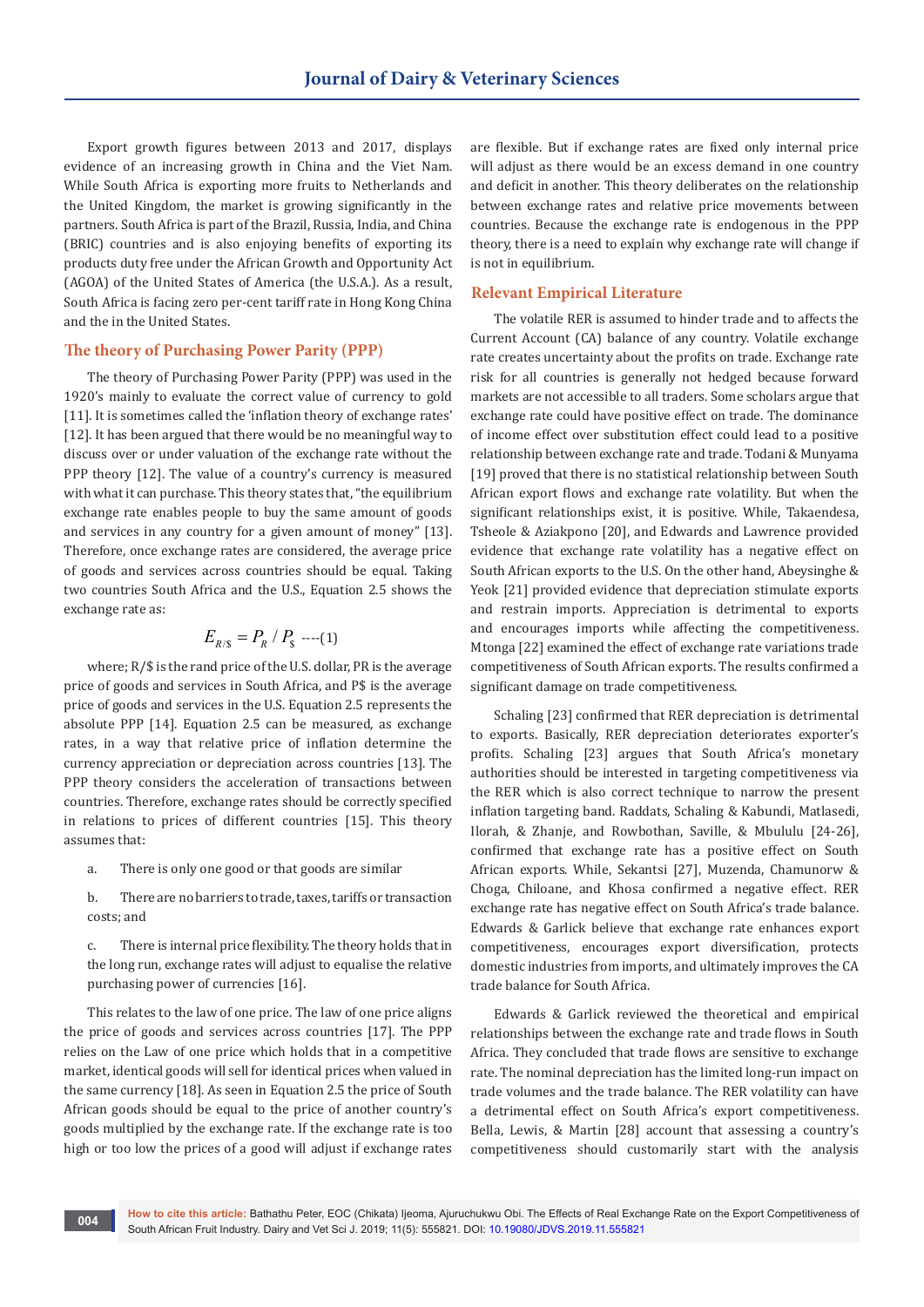of its real exchange rate. Competitiveness assessment is crucial in evaluating a country's macroeconomic performance and the sustainability of its policies. On South Africa's trade competitiveness, Mtonga [22] provided evidence that exchange rate fluctuations have adverse effect on trade competitiveness. Ajuruchukwu, Ndou, and Peter attested that exchange rate boosts the competitiveness of South Africa's agricultural exports.

## **Econometric Model Specification**

The paper adopts the export demand equation to estimate the effect of RER on export competitiveness of South African fruit industry. The RER and South Africa's fruit exports are the main variables in the model. Relative fruit export price and the foreign income, represented by the world GDP (Gross Domestic Product), are included in the model to capture competitiveness through price elasticity of demand and foreign income to determine the external demand. The model takes the following form:

$$
EXP = \beta_0 + \beta_1 GDP_f + \beta_2 RLP + \beta_3 RER + \xi
$$
 --- (2)

where: EXP represents South Africa's real fruit exports; GDP represents the world foreign income; RLP is the Relative Prices; RER is the Real Exchange Rate and represents the  $\xi$  = Error term. The data is transformed to a logarithmic form as follows:

$$
LnEXP = \beta_0 + \beta_1 LnGDP_f + \beta_2 LnRLP + \beta_3 LnRER + \xi
$$
---(3)

Natural logs of the variables are used rather than the original raw values. Log transformation works in the data where the residuals get bigger for the bigger values of the dependent variable (Hamilton, 1994). Trends in the residuals occur repeatedly because the error or change in the value of an outcome variable is often a percentage of the variable rather than an absolute value. For the same percentage error, a bigger value of the variable means a bigger absolute error and bigger residuals. Therefore, transforming data into logs pulls in the residuals for the bigger values [29].

## **Description of Variables**

## **Real Fruit Exports (EXP)**

A time series data for South Africa's real fruit exports for the period 1981 to 2015 was selected for analysis. The South African fruit exports consisted of the following cultivars; apples, apricot, grapes, pears, peaches, plums, avocadoes, pineapples, oranges, lemons and limes, grapefruit, and naartjies. South Africa's fruit exports are constructed as the nominal fruit exports deflated by the Consumer Price Index (CPI). Equation 3 demonstrates how South Africa's real fruit exports are calculated:

$$
EXP_{t} = \ln(\frac{EXN_{t}}{CPI_{t}})^{-\cdots(4)}
$$

where; EXP<sub>t</sub> represents South Africa's real fruit exports, EXN<sub>t</sub> represents South Africa's nominal fruit exports, and the  $\text{CPI}_\text{t}$  is South Africa's Consumer Price Index. South Africa's real fruit exports are extremely volatile.

#### **World Gross Domestic Product (GDP)**

Because the demand for any consumer is affected by the changes in income; for that reason, foreign income is used to determine the external demand for South Africa's real fruit exports. In this instance, the total value of the amount of good and services produced and sold in the world, the Gross Domestic Product (GDP) is used as an indicator for the foreign income.

## **Relative Prices (RLP)**

The nominal price of a good is its value in terms of money. The relative price is its value in terms of some other goods. The term relative price is used to make comparisons of different goods at the same moment of time. The bilateral trade between two countries depends, among many others, on the exchange rates and the relative price. Therefore, Todani and Munyama derived the following definition for the relative price:

$$
RLP_t = \ln(ER_t * \frac{CPI_f}{CPI_{sa}})^{-(5)}
$$

where; RLP represents the relative prices, ER is the exchange rates, CPI<sub>f</sub> is the consumer price index for the foreign countries (the world), CPI<sub>sa</sub> is South Africa's consumer price index. The insertion of RLP for South Africa's fruit exports intends to capture the competitiveness of fruit export to the rest of the world. Because exchange rates affect the price, it is essential to include them in calculating the RLP. Price of exports has also been used as the indicator for export competitiveness by Fountas and Aristotelous. The variable is highly affected by the RER.

## **Real Exchange Rate (RER)**

The main interest of the paper is on the effects of RER on the competitiveness of South Africa's fruit export. The RER explicitly addresses the ultimate objective of the paper. The examination of the relationship between RER and export has been subject of debate since early 1970s. The data used for the RER extends from 1980 to 2015.

#### **An Error Term (ξ)**

An error term, ξ, represents the influence of all other variables excluded in the model Harris [30]. The excluded variables are presumed to be random such that ξ has the following statistical properties: 1) has zero mean (E  $(\xi) = 0$ ), 2) has constant variance  $(E(\xi_t^2) = \delta^2)$  and 3) is uncorrelated with its own parts  $(E(\xi_t \xi_{t-1}) =$ 0). If these assumptions hold, the coefficients of the estimates will be unbiased.

## **Preliminary Data Examination**

Figure 2 present the results of the plots. The data was transformed into logarithms for all variables included in the model. EXP, RER and the GDP displays considerable upward trends. This gives a suspicion that the positive relationship can be expected between these variables. The RLP is relatively volatile throughout the period. This variable is decreasing with time while the EXP is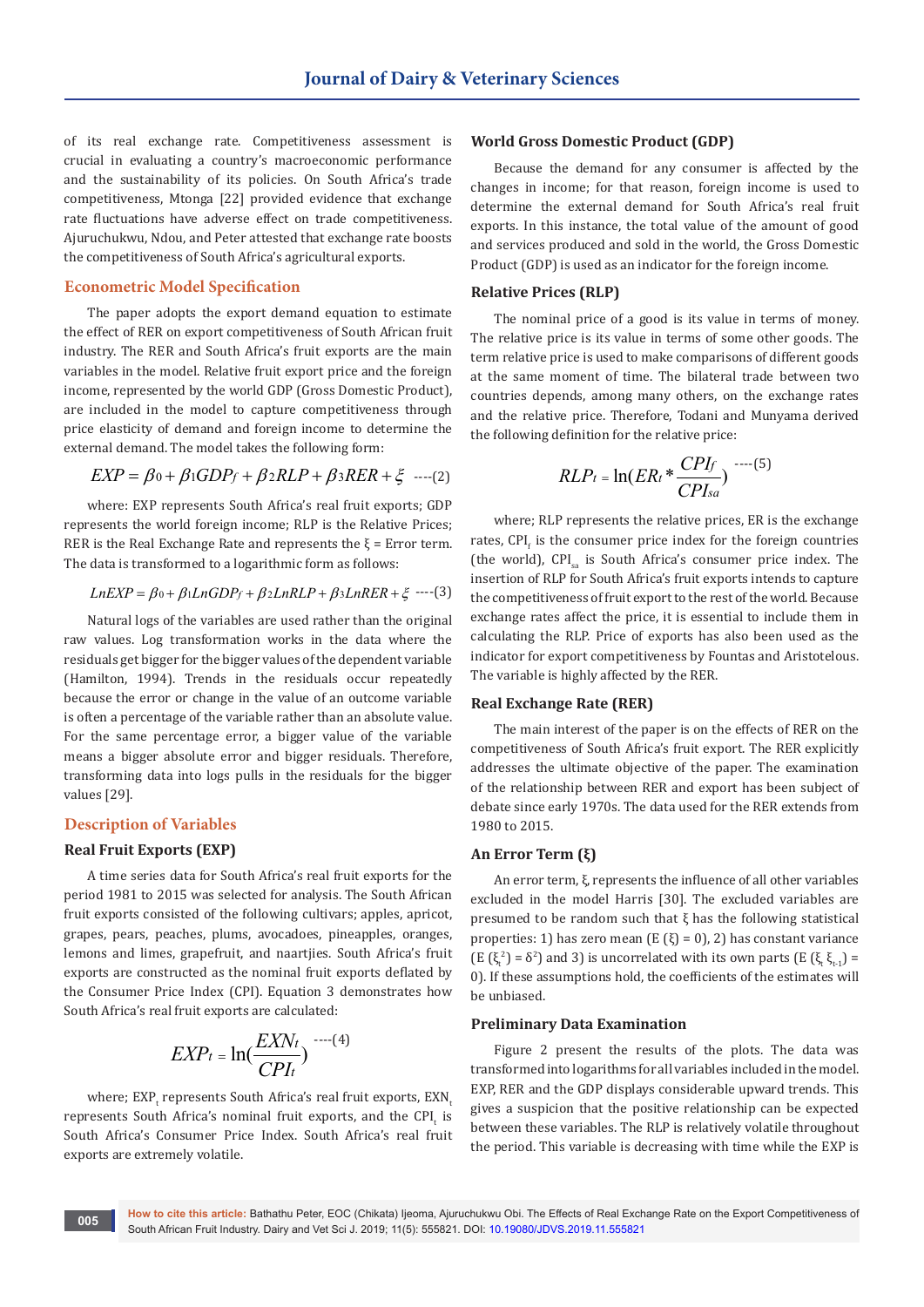increasing. An inverse relationship between these variables can be expected. All these variables play a significant role to determine the level of South African fruit exports. Trends in the variables give an indication that the series may not be stationary and that there may be a need to include the intercept and a trend when testing for stationarity. Furthermore, the constant does not revolve around the zero mean, this means that a constant also need to be included in the model.



## **Test for Stationarity**

## **Augmented Dickey Fuller (ADF) Unit Root Test**

Table 1 presents the results of the ADF unit root test. The results suggested that the series was not stationary, and it was necessary to be modified by differencing and inclusion of a trend and the intercept. The foremost aim is to test null hypothesis that the variables has a unit root test. The least squares method is followed, and the maximum lag length selected is 9. In Table 1, the probability is zero, this indicates that the t-statistics is highly significant at 5%. The Augmented Dickey-Fuller t-statistic is greater than the t-statistics critical values at 1%, 5%, and 10% levels in absolute values, meaning that the null hypothesis that the variables have the unit root test is rejected. Basically, these results suggest that the series is stationary and can be used at its present form.

## **Phillips-Perron Test**

Table 2 presents the results of the Phillip-Perron test. The series was differenced twice with no intercept and a trend. The null hypothesis tested here is that the variables have the unit root. In Table 2, the probability is zero, signifying the high level of significance. The adjusted Phillips-Perron t-statistic is greater than the test critical values at 1%, 5%, and at 10% level. Therefore,

the null hypothesis that the variables have the unit root is rejected. This also confirms that the series is stationary.

**Table 2:** Results of the ADF Unit Root Test.

|                                           |           | t-Statistic | $Prob.*$ |
|-------------------------------------------|-----------|-------------|----------|
| Augmented Dickey-Fuller test<br>statistic |           | $-12.627$   | 0.0000   |
| Test critical values                      | 1% level  | $-2.6369$   |          |
|                                           | 5% level  | $-1.9513$   |          |
|                                           | 10% level | $-1.6107$   |          |

\*MacKinnon (1996) one-sided p-values.

#### **Results**

Table 3 presents the results of the regression model employed. South African fruit exports (EXP) were regressed on relative prices for food exports (RLP), world Gross Domestic Product (GDP) as the indicator for foreign income, and the Real Exchange Rate (RER) volatility. The first panel of the results presents the regression coefficients, the standard errors, z-statistics, and the p-values. The second panel of the results presents the variance equation of the regression coefficients. The third panel of the results presents the statistical properties of variables. A Maximum Likelihood- Autoregressive Conditional Heteroskedasticity (ML-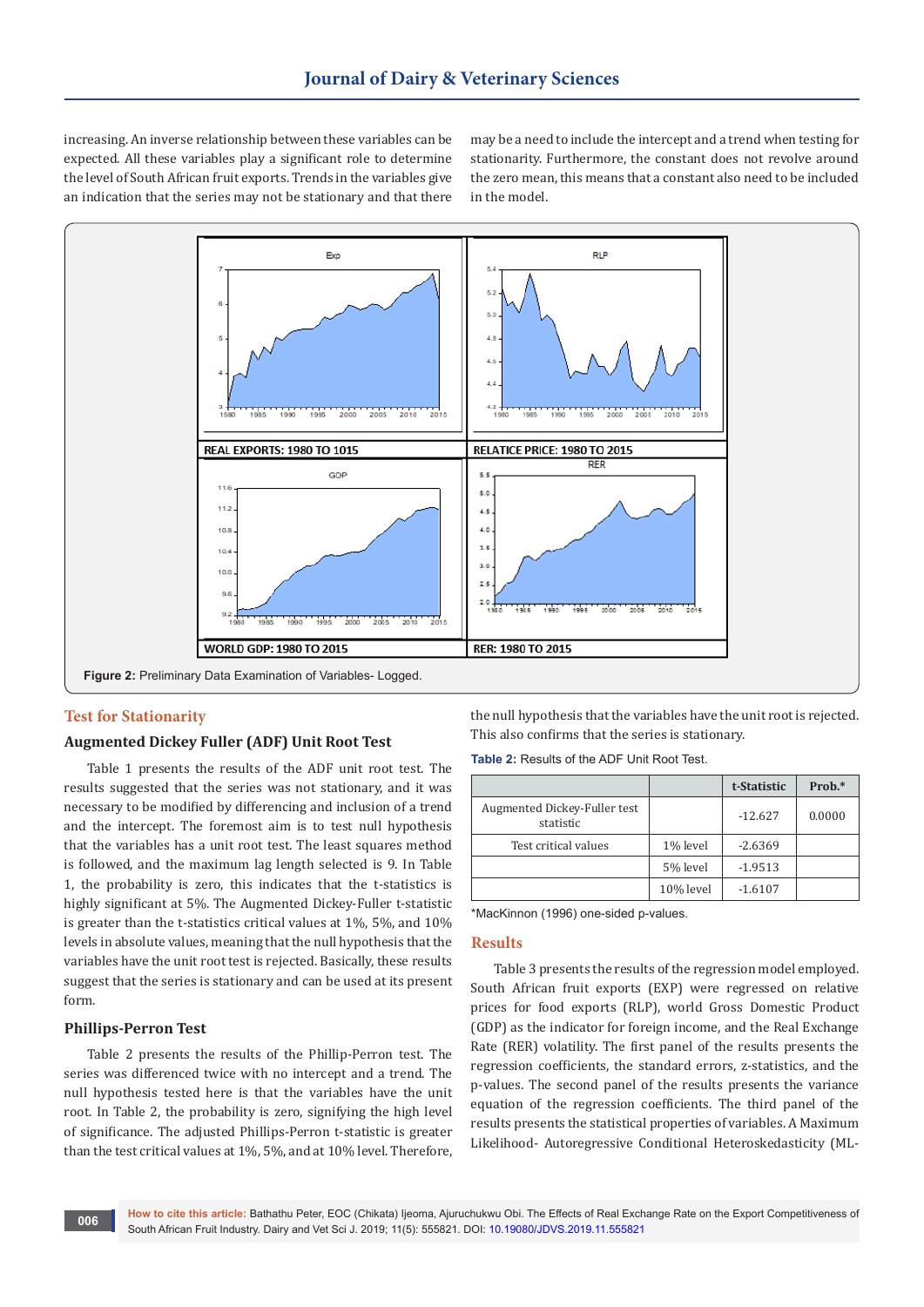ARCH) method was followed, and the Component ARCH (1,1) was selected. The ML method try to capture estimators that maximise the possibility of observing the sample used. In Table 3, zero probability values are a strong indication of significance. The probability values also confirm that the likelihood of the results occurring randomly is very low. The Z-statistic is greater than the absolute value 2, this implies that variables are all statistically significant at 5% [31,32]. The results present the Z-statistics instead of the t-statistics, this means that normality can hold asymptotically [32]. The coefficients of the results presented in Table 3 can be fitted in an econometric model as below:

 $EXP = -0.101910 + (-0.354304 RLP) + 0.446494 GDP + 0.655772 RER - (6)$ 

**Table 3:** Results of the Phillip-Perron Tests.

|                                |           | Adj. t-Stat | $Prob.*$ |
|--------------------------------|-----------|-------------|----------|
| Phillips-Perron test statistic |           | $-19.087$   | 0.0000   |
| Test critical values           | 1% level  | $-2.6369$   |          |
|                                | 5% level  | $-1.9513$   |          |
|                                | 10% level | $-1.6107$   |          |

\*MacKinnon (1996) one-sided p-values.

 $R^2$  = 0.94, Adjusted  $R^2$  = 0.92. The overall results of the regression confirm the good fit of the model. The results of the regression are interpreted in detail below (Table 4).

**Table 4:** Results of the Regression.

| Variable                 | Coefficient | <b>Std. Error</b>     | z-Statistic | Prob.     |  |  |
|--------------------------|-------------|-----------------------|-------------|-----------|--|--|
| <b>RLP</b>               | $-0.3543$   | 0.12139               | $-2.9187$   | $0.0035*$ |  |  |
| GDP                      | 0.44649     | 0.09321               | 4.79006     | $0.0000*$ |  |  |
| <b>RER</b>               | 0.65577     | 0.11193               | 5.85859     | $0.0000*$ |  |  |
| <b>Variance Equation</b> |             |                       |             |           |  |  |
| C(4)                     | 0.03397     | 0.03044               | 1.11599     | 0.2644    |  |  |
| C(5)                     | 0.79352     | 0.40535               | 1.95763     | $0.0503*$ |  |  |
| C(6)                     | 0.24045     | 1.14593               | 0.20983     | 0.8338    |  |  |
| C(7)                     | 0.37482     | 1.22765               | 0.30532     | 0.7601    |  |  |
| C(8)                     | $-0.1019$   | 0.86981               | $-0.1172$   | 0.9067    |  |  |
| R-squared                | 0.93658     | Mean dependent var    |             | 5.47255   |  |  |
| Adjusted R-squared       | 0.92072     | S.D. dependent var    |             | 0.87632   |  |  |
| S.E. of regression       | 0.24674     | Akaike info criterion |             | $-0.207$  |  |  |
| Sum squared resid        | 1.70461     | Schwarz criterion     |             | 0.14489   |  |  |
| Log likelihood           | 11.7261     | Hannan-Quinn criter.  |             | $-0.0842$ |  |  |
| Durbin-Watson stat       | 1.51321     |                       |             |           |  |  |

 \*=indicate significance at 5% Source: Computed from E-Views. Dependent Variable: EXP.

Method: ML - ARCH (Marquardt) - Normal distribution.

# **Relative Price (RLP) and Real Fruit Exports (EXP)**

The results show that a one unit (1%) change in RLP will result in to 0.35 unit (35%) change in the value of EXP, when all other factors are fixed. An inverse relationship between RLP and EXP is established. This means that the RER has a significant negative effect on the South Africa's export competitiveness of the fruit industry. This validates the theory that says RER affects the relative price between countries [33]. South Africa's real fruit exports become less competitive abroad when its price levels increase relative to the world price levels. Similarly, they also become more competitive when the South Africa's general price levels decrease relative to the world price levels. The empirical evidence confirms positive relationship between real exports and the relative prices. Todani and Munyama analysed the effects of exchange rate volatility on aggregate South African exports flows

to the world. They also used the relative prices as the indicator of international competitiveness. The results suggested the positive relationship between the two variables. Similarly, Gherman, Stefan, and Filip [34] examined the relationship between the exchange rate of Romanian currency and the Consumer Price Index (CPI). A significant positive relationship between the two variables was also established. Kinya, Muthamia, and Muturi examined the relationship between tea export earnings and the tea prices, among other variables. Their results also confirmed a significant direct relationship between Kenyan tea exports and tea prices. The inverse relationship between South Africa's fruit exports and the relative prices contradicts empirical evidence provided in this study. However, there may be other researchers that established an inverse relationship as well.

## **World Gross Domestic Product (GDP)**

The second coefficient is the world GDP (Gross Domestic Product) used as the proxy for foreign income. A significant positive relationship between the world GDP and South Africa's fruits exports is established. The results suggest that, a one unit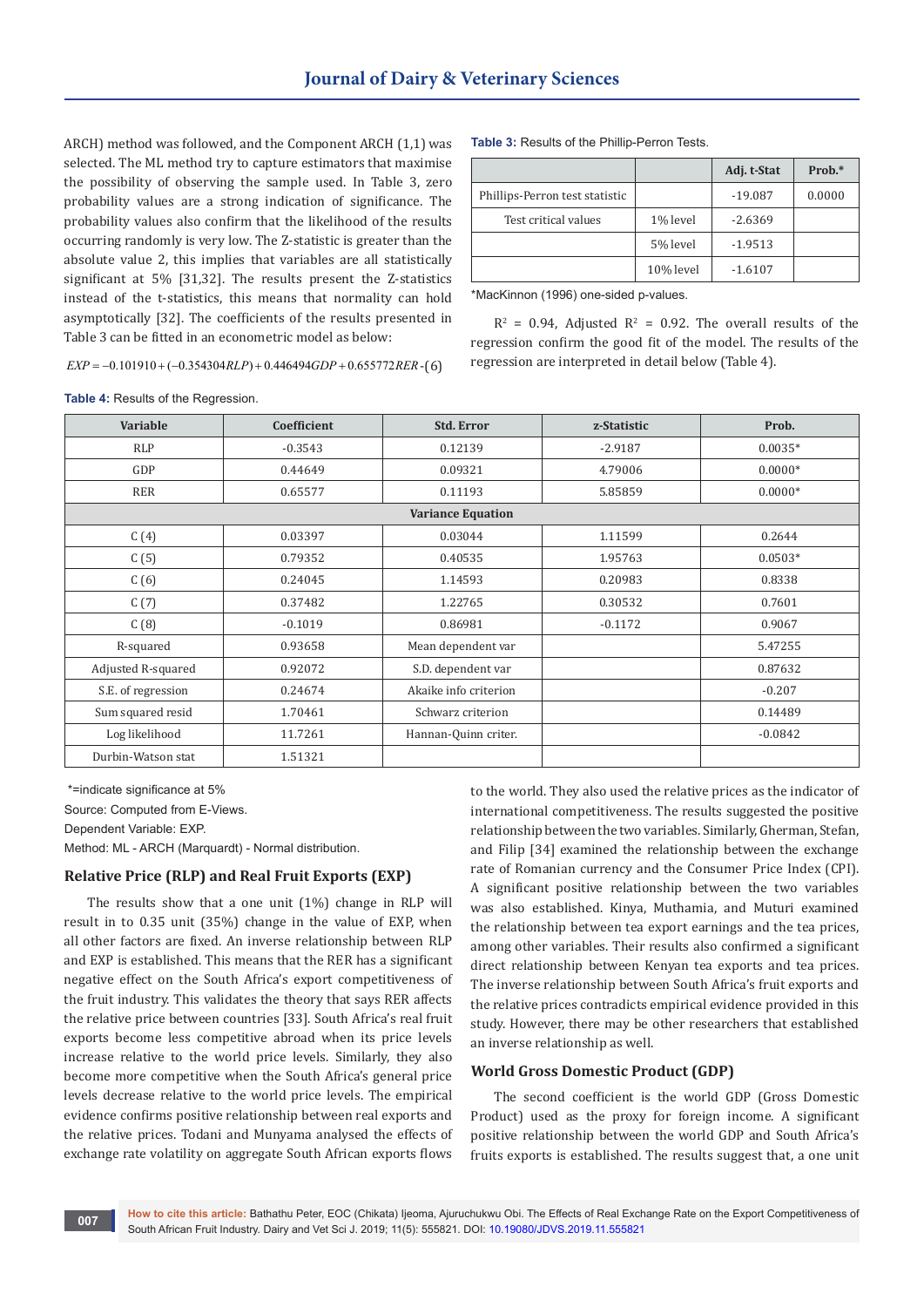(1%) change in the world GDP will result to 0.45 unit (45%) change on South Africa's fruit exports. In this instance, the results are not surprising, as this works like a budget of any consumer. High GDP means increased demand just as high consumer income translates to high demand. The law of demand states that, the higher the income the higher the quantity demanded. Harberger studied the relationship between economic growth and real exchange rate. The results affirm that there is no significant relationship between the two variables. Kinya, Muthamia, and Muturi, examined the determinants of earnings from tea export in Kenya, the foreign GDP was used as a proxy for foreign income. In this case, foreign income was used as the indicator for foreign demand. The results suggested that foreign income has indirect relationship with tea export earnings.

## **Real Exchange Rates (RER)**

The RER is the main coefficient in the model. This variable captures the relationship between South Africa's (RER) and South Africa's real fruit exports (EXP). It also provides answers to the on-going debates and the beliefs on the effect of RER on export. The RER can also be interpreted as the relative price, and it basically affects the relative price of exports. The results suggest a significant positive relationship between the RER and South Africa's fruit exports. Basically, holding other factors constant, a one unit (1%) increase in the RER will result to a 0.66 unit (66%) increase on South Africa's real fruit exports. Was this relationship anticipated? The positive relationship may be attributed to the fact that South Africa's RER has been depreciating since early 1970's. The relationship established here is not new and can never be anticipated. Basically, either positive or the inverse relationship here was anticipated. This is where the researchers differ, and this is what makes the policy making environment become chaotic. While, some researchers suggest an inverse relationship other, including this thesis, suggest a positive relationship.

Obi, Ndou, and Peter, assessed the impact of exchange rate volatility on South Africa's agricultural exports. Their results suggested a positive relationship between South Africa's exchange rate volatility and agricultural exports. Todani and Munyama investigated the effects of exchange rate volatility on aggregated South African exports flows to the rest of the world and the results confirmed that there is no significant relationship but when it exists, it is positive. Gherman, Stafan, and Filip [34] also examined the relationship between exchange rate and exports. Their results also confirmed a significant positive relationship between the two variables.

## **Results of the Diagnostic Checks**

The diagnostic check shown by the results includes R-squared, the adjusted R-squared, standard error, Sum Squared Residuals (SSR), log likelihood, Durbin Watson (DW) statistic, mean dependent variable, standard dependent variable, Akaike Information Criterion (AIC), scharz criterion, and Hannan-Quinn Criterion (HQC). The R-squared and the Adjusted R-squared are 93% and 92%, respectively. This confirms a strong goodness of fit of the model used. R-squared measures how variables moved in correlation to each other. It shows how the proportion of variability in the dependent variable is explained by the independent variables. In this instance, a 93% of the movement in the dependent variable is due to the independent variables. The Durbin-Watson Statistic is a bit below 2, showing the presence of serial correlation problem [32]. However, the Durbin-Watson statistic is within an acceptable range which is above 1.5. Therefore, the results of the regression can be interpreted. The model with the lowest AIC (-0.207004) and Schwarz criterion (0.144889) was selected. The low value of AIC and Schwarz criterion confirmed the robustness of the model [35]. Gujarati & Porter [35] reported that the lower the value of these criteria, the better the model is.

## **Actual Versus Fitted**



**How to cite this article:** Bathathu Peter, EOC (Chikata) Ijeoma, Ajuruchukwu Obi. The Effects of Real Exchange Rate on the Export Competitiveness of South African Fruit Industry. Dairy and Vet Sci J. 2019; 11(5): 555821. DOI: [10.19080/JDVS.2019.11.555821](http://dx.doi.org/10.19080/JDVS.2019.11.555821) **<sup>008</sup>**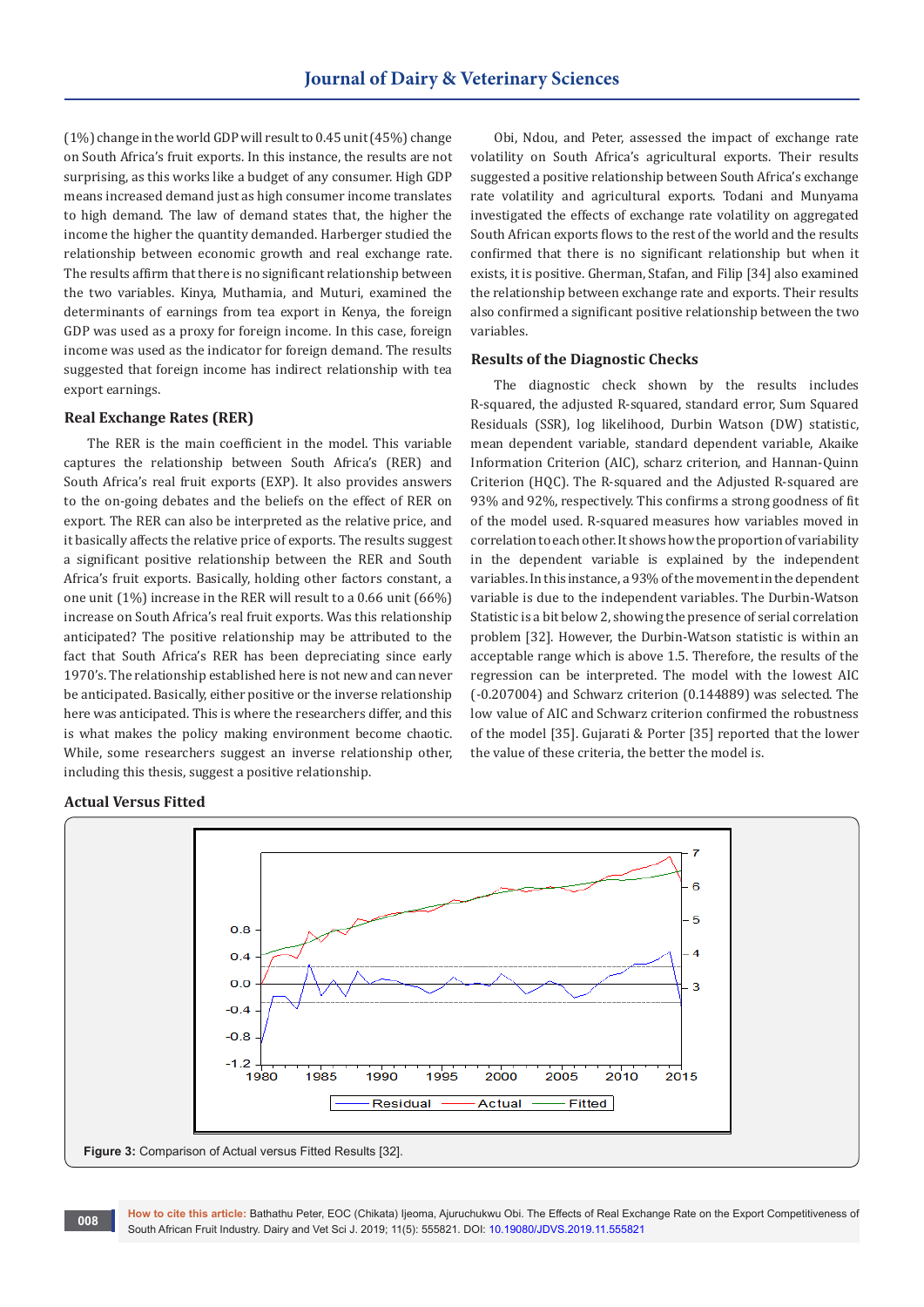The residuals are also presented, with the actual versus fitted graph, plotted with zero mean. Figure 3 presents the comparison of the actual versus fitted results plotted with residuals. In Figure 3, actual and the fitted lines increase simultaneously. This confirms a precise prediction of the dependent variable. The residuals plotted with the two standard errors, revolve around the zero mean. This confirms that the series of the dependent variable used in the regression model was stationary.

## **Normality Test**

The normality test presents the histogram of the residuals along with their summary statistics. The summary statistics presented includes the mean, median, maximum, minimum, standard deviation, skewness, kurtosis, Jarque-Bera, and the probability statistics. Figure 4 presents the results of the normality test. Gujarati & Porter [35] accounts that for a series to be perfectly normally distributed, a measure of symmetry, skewness, should be zero and the kurtosis should be at least 3. Furthermore, the probability should be reasonably high as well as the Jarque-Bera static and should not be different from zero for the null hypothesis to be accepted. Gujarati & Porter [35] hold that the greater the probability of obtaining the Jarque-Bera statistic, the greater the evidence in favour of the null hypothesis that the error terms are normally distributed. In Figure 4, a high Jarque-Bera probability confirms the greater evidence in favour of the null hypothesis that the error terms are normally distributed.



## **Conclusion**

The regression model for the export demand equation was estimated to establish the effects or RER on export competitiveness of South African citrus industry. Included in the model were the Real Exchange Rates, relative price of fruit exports, and the world GDP, with real fruit exports as the dependent variable. The probability values of the regression confirmed that the possibility that the results occurred randomly is very low. The results confirmed that one unit (1%) change in relative prices will result to 0.35 unit (35%) change in the value of South Africa's real fruit exports. Most importantly, an inverse relationship between the relative price and South Africa's real fruit exports was established. This means that RER has a significant negative effect on the South Africa's fruit export competitiveness. The World Gross Domestic Product (GDP) coefficient confirmed a significant positive relationship with South Africa's real fruit exports. The results suggested that, a one unit (1%) change in the world GDP will result to 0.45 unit (45%) change on South Africa's fruit exports. The results also suggested a significant positive relationship between RER and South Africa's real fruit exports. Results show that a one unit (1%) increase in

RER will result to 0.66 unit (66%) increase on South Africa's real fruit exports. Here, either positive or the negative relationship was anticipated.

The objectives of the paper were accomplished. South Africa's fruit exports are said to be more competitive as a result of the depreciating RER relative to other currencies. This has been confirmed by the positive relationship between exports and the exchange rate. The results are supported by previous documented research, which emphasised that the weaker rand leads to more South African export commodities being absorbed by the international markets. This is because, the weaker rand means that South African products enter the international market at the lower prices compared to its rivals. This stimulates the competitiveness of South African fruit exports. Thus, the results reject the null hypothesis that RER depress competitiveness of South Africa's real fruit exports.

The main policy changes in recent years include liberalising agricultural trade and deregulating the marketing of agricultural products; implementing land reform policies and programmes;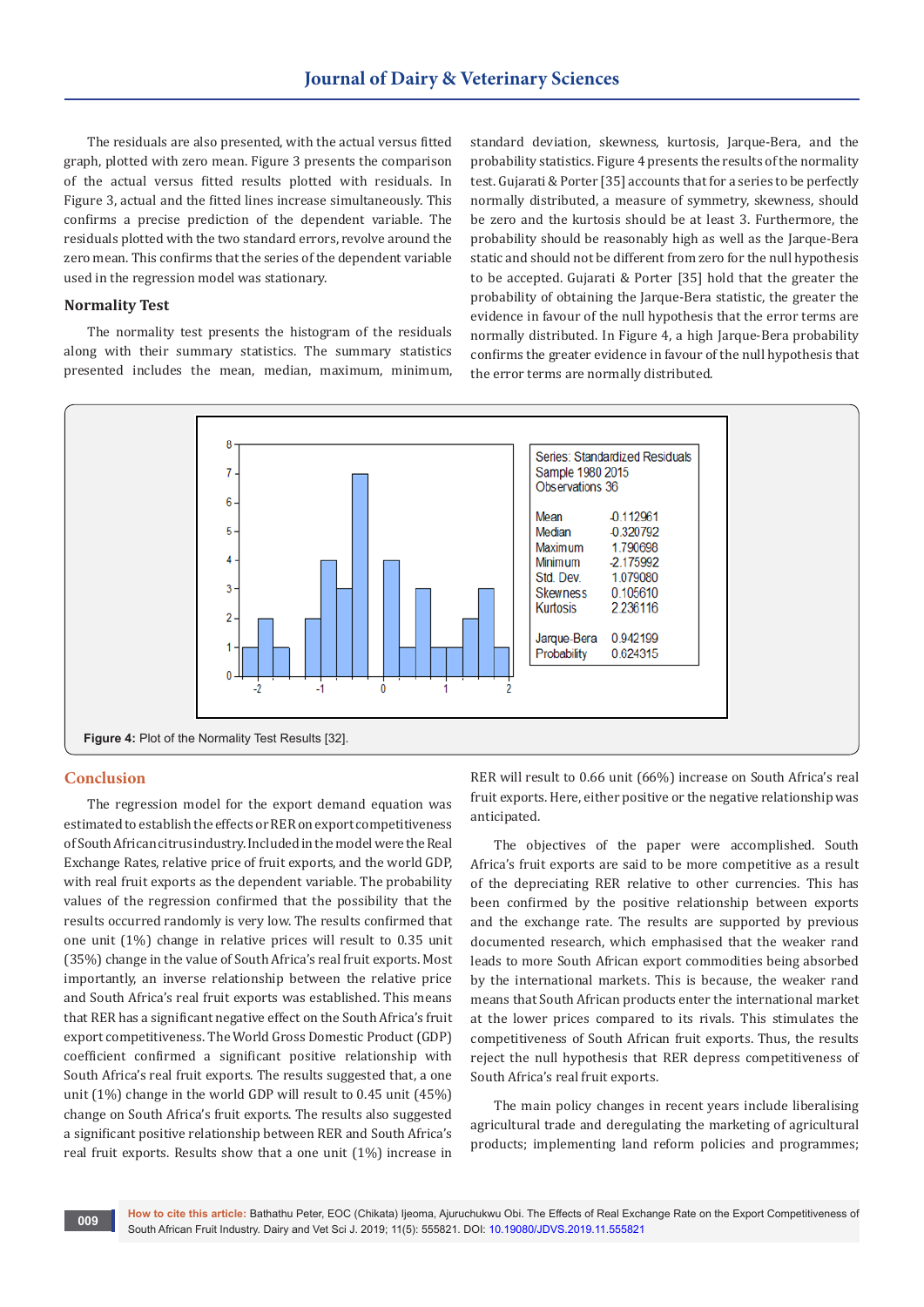abolishing certain tax concessions and reducing direct subsidies; reforming institutions governing the sector; and introducing a minimum wage for farm workers. South Africa adopted the export-led strategy to boost its economic growth and employment creation. The weaker rand gives South Africa an advantage in terms of international market penetration. Therefore, South Africa should take advantage of the depreciating RER. The RER volatility should be properly managed. The monetary authorities should adopt strict controls to stabilise the value of the rand. Because South Africa relies on the U.K. and E.U. as main trading partners, the existing barriers to trade, like the citrus black spot and the Euro Gap, should be identified and resolved. Investment in skills development for the new entrants is essential: small scale farmers lack skills, the government mentorship and training programs that are currently implemented will improve the skills.

## **References**

- 1. SouthAfrica (2015) South Africa: economy overview.
- 2. Central Intelligence Agency (CIA) (2016) The World Fact Book.
- 3. Vergil H (2001) Exchange Rate Volatility in Turkey and Its Effect on Trade Flows. Journal of Economics and Social research 4(1): 83-99.
- 4. [Thirlwal A, Husain MN \(1982\) The Balance of Payments Constraints,](file:///C:\Users\JP\Desktop\JDVS-RA-19-836_F\The%20Balance%20of%20Payments%20Constraints,%20Capital%20Flows%20and%20Growth%20Rate%20Differences%20between%20Developing%20Countries)  [Capital Flows and Growth Rate Differences between Developing](file:///C:\Users\JP\Desktop\JDVS-RA-19-836_F\The%20Balance%20of%20Payments%20Constraints,%20Capital%20Flows%20and%20Growth%20Rate%20Differences%20between%20Developing%20Countries)  [Countries. Oxford Economic Papers, New Series 34\(3\): 498-510.](file:///C:\Users\JP\Desktop\JDVS-RA-19-836_F\The%20Balance%20of%20Payments%20Constraints,%20Capital%20Flows%20and%20Growth%20Rate%20Differences%20between%20Developing%20Countries)
- 5. [Olivier R, Fourie LCH, Evans A \(2006\) Effective information access and](http://scholar.sun.ac.za/handle/10019.1/19460)  [automated traceability in fruit export chains in South Africa. South](http://scholar.sun.ac.za/handle/10019.1/19460)  [African journal of information management 8: 4.](http://scholar.sun.ac.za/handle/10019.1/19460)
- 6. The World Bank (2016) Economy and Growth Indicators.
- 7. World Economic Forum (2015) The Global Competitiveness Report.
- 8. World Trade Organization (WTO) (2013) Global Value Chains in a Changing World. WTO Publications, Geneva, Switzerland.
- 9. Page S, Stevens C (1992) Trading with South Africa: the policy options for the EC. Overseas Development Institute (ODI), Chamelon Press Ltd, London, UK.
- 10. International Trade Centre (ITC) (2016) Trade Map- trade statistics for International Business.
- 11. James C (1972) Economic Development and Economic growth. (Firth Edition). Quadrangle Books, New York, USA.
- 12. Hoontrakul P (1999) Exchange Rate Theory: A Review. Discussion Paper, Chulalongkorn University, Thailand.
- 13. Walls S, Griffiths A (2004) Applied Economics. (Tenth Edition) Pearson Education, Harlow, England, UK.
- 14. Scott A, Miles D (2002) Macroeconomics: Understanding the Wealth of Nations. John Wiley and Sons, New York, USA.
- 15. Suranovic SM (1999) International Finance Theory and Policy.
- 16. Salvatore D (2007) International Economics. Ninth edition John Willey and Sons, USA.
- 17. Asian Development Bank (2007) Purchasing Power Parity Preliminary Report.
- 18. Appleyards DR, Field AJ (1997) International Economics; Appleyard & Field. Third edition, Chapel Hill, Carolina, USA.
- 19. Todani KR, Munyama TV (2005) Exchange Rate Volatility and Exports in South Africa. Development Policy Research Unit, University of Cape Town, South Africa.
- 20. Takaendesa P, Tshoeli T, Aziakpono M (2005) Real Exchange Rate Volatility and its effect on trade flows: new evidence from South Africa. Rhodes University, Grahamstown, South Africa.
- 21. Abeysinghe T, Yeok TL (2010) Exchange Rate Appreciation and Export Competitiveness. The Case of Singapore. Applied Economics 30(1): 1998.
- 22. Mtonga E (2006) The real exchange rate of the rand and competitiveness of South Africa's trade. MPRA (Munich Personal RePEC Archive. MPRA Paper No. 1192.
- 23. Schaling E (2007) Reducing Exchange Rate volatility and supporting competitiveness. Annual Forum 2008. 30-31 October 2008. Trade and Industry Policy Strategy (TIPS). South Africa.
- 24. Raddatz C (2008) Exchange Rate Volatility and Trade in South Africa.
- 25. [Schaling E, Kabundu A \(2014\) The exchnage rate, the trade balance, and](http://www.scielo.org.za/scielo.php?script=sci_arttext&pid=S2222-34362014000500006)  [the J-curve effect in South Africa. South African Juornal of Economic](http://www.scielo.org.za/scielo.php?script=sci_arttext&pid=S2222-34362014000500006)  [and Management Sciences. 17: 5.](http://www.scielo.org.za/scielo.php?script=sci_arttext&pid=S2222-34362014000500006)
- 26. Rowbotham NK, Saville A, Mbululu D (2014) Exchange Rate Policy and Export Performance in Efficiency-Driven Economies. Economic Research Southern n Africa (ERSA) Working Paper 469, October 2014, ERSA, Cape Town, South Africa.
- 27. Sekantsi L (2007) The Impact of Real Exchange Rate Volatility on South African Exports to the United States (US): A Bound Test Approach.
- 28. Bella GD, Lewis M, Martin A (2007) Assessing competitiveness and real exchange rate misalignment in Low-Income Countries. IMF Working Paper- WO/07/201. Jel Classification Number: F31: 43-57.
- 29. Hamilton J (1994) Time Series Analysis, New Jersey, Princeton University Press, USA.
- 30. Harris R (1995) Cointegration Analysis in Econometric Modelling. A Person Education Campany, England, UK.
- 31. Chan P (2012) Interpretating the Coefficients (Parameters) of a Multiple Linear Regression Model.
- 32. E-views (2007) Eviews Users Guide Version 3.1. Irvin, Quantitative Micro Software, California, USA.
- 33. Bhagwati J (1971) The Generalized Theory of Distortions and Welfare. in Trade, Balance of Payments, and Growth: Papers in International Economics in Honor of Charles P Kindleberger, ed. by J. Bhagwati and others, North Holland, Amsterdam, South Africa, chap. 12.
- 34. Gherman Stefan, Filip (2013) International Journal of Science. Education.
- 35. Gujarati N, Porter D (2009) Basic Econometrics. Fifth edition.

**How to cite this article:** Bathathu Peter, EOC (Chikata) Ijeoma, Ajuruchukwu Obi. The Effects of Real Exchange Rate on the Export Competitiveness of South African Fruit Industry. Dairy and Vet Sci J. 2019; 11(5): 555821. DOI: [10.19080/JDVS.2019.11.555821](http://dx.doi.org/10.19080/JDVS.2019.11.555821) **<sup>0010</sup>**